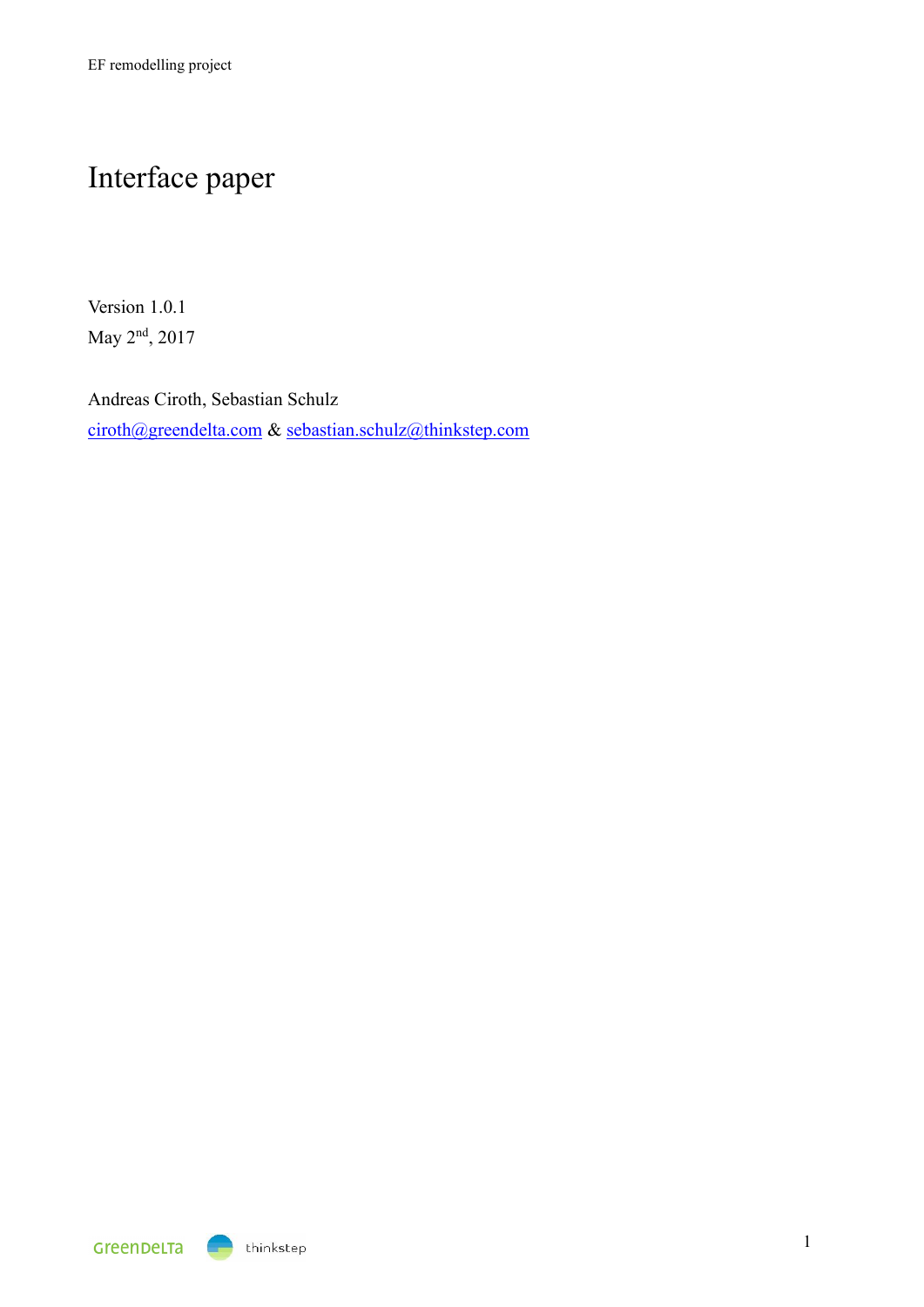# Content

| 1.                                                                                        |                                                                            |   |  |  |
|-------------------------------------------------------------------------------------------|----------------------------------------------------------------------------|---|--|--|
| 2.                                                                                        |                                                                            |   |  |  |
| 2.1.                                                                                      |                                                                            |   |  |  |
| 2.2.                                                                                      |                                                                            |   |  |  |
| 2.3.                                                                                      |                                                                            |   |  |  |
| 2.4.                                                                                      |                                                                            |   |  |  |
| 2.5.                                                                                      |                                                                            |   |  |  |
| 2.6.                                                                                      |                                                                            |   |  |  |
| 2.7.                                                                                      |                                                                            |   |  |  |
| 2.8.                                                                                      |                                                                            |   |  |  |
| 3.                                                                                        |                                                                            |   |  |  |
| 3.1.                                                                                      |                                                                            |   |  |  |
| 3.1.1.                                                                                    |                                                                            |   |  |  |
| 3.1.2.                                                                                    |                                                                            |   |  |  |
| 3.2.                                                                                      |                                                                            |   |  |  |
| 3.3.                                                                                      |                                                                            |   |  |  |
| 3.3.1.                                                                                    |                                                                            |   |  |  |
| 3.3.2.                                                                                    |                                                                            |   |  |  |
| 3.3.3.<br>3.3.4.                                                                          |                                                                            |   |  |  |
| 3.3.5.                                                                                    |                                                                            |   |  |  |
| 3.3.6.                                                                                    |                                                                            |   |  |  |
| 3.3.7.                                                                                    |                                                                            |   |  |  |
| 3.3.8.                                                                                    |                                                                            |   |  |  |
| 3.3.9.                                                                                    |                                                                            |   |  |  |
| 3.4.                                                                                      |                                                                            |   |  |  |
| 3.4.1.<br>3.4.2.                                                                          |                                                                            |   |  |  |
| 3.4.3.                                                                                    | Links from external excel sheets into the models.                          | 9 |  |  |
| 3.4.4.                                                                                    |                                                                            |   |  |  |
| $\overline{4}$ .                                                                          | Modelling guidelines to ease model transfer from one software to another 9 |   |  |  |
| 4.1.                                                                                      |                                                                            |   |  |  |
| 4.2.                                                                                      |                                                                            |   |  |  |
| 4.3.                                                                                      |                                                                            |   |  |  |
| 4.4.                                                                                      |                                                                            |   |  |  |
| 4.5.                                                                                      |                                                                            |   |  |  |
| 4.6.                                                                                      |                                                                            |   |  |  |
| 4.7.                                                                                      |                                                                            |   |  |  |
| 5.                                                                                        |                                                                            |   |  |  |
| To fulfil the mandatory requirement, it could make sense to separate the foreground<br>6. |                                                                            |   |  |  |
|                                                                                           |                                                                            |   |  |  |
| 6.1.                                                                                      |                                                                            |   |  |  |
| 6.2.                                                                                      |                                                                            |   |  |  |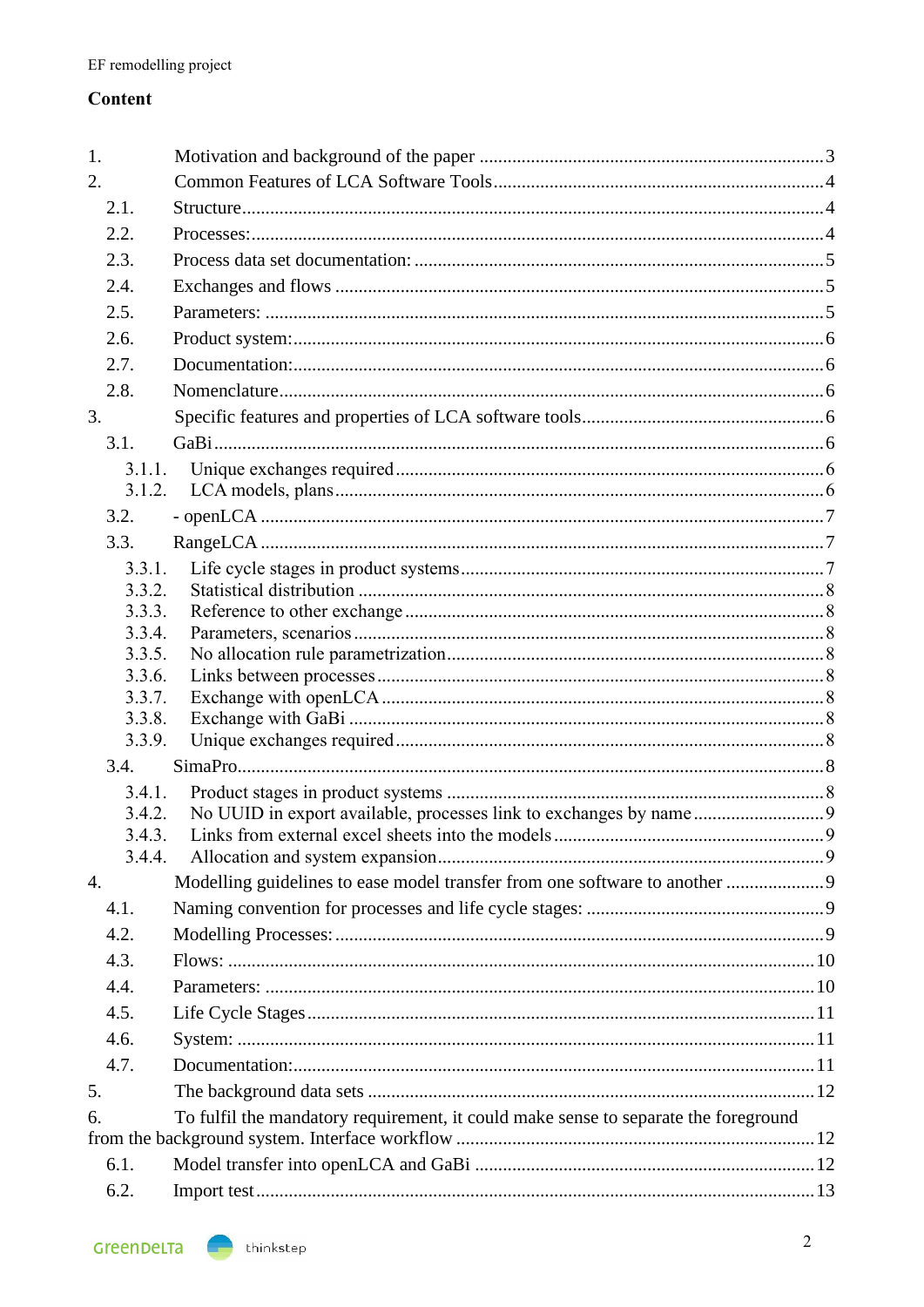# <span id="page-2-0"></span>**1. Motivation and background of the paper**

The EF pilots are modelled currently in different LCA software tools:

- GaBi [\(www.gabi-software.com](http://www.gabi-software.com/))
- SimaPro [\(https://simapro.com/](https://simapro.com/) )
- RangeLCA [\(http://www.rdcenvironment.be/index.php?page=services\)](http://www.rdcenvironment.be/index.php?page=services)

These tools are again used for the remodelling of the pilots. Further, two PEF pilots are to be modelled in openLCA [\(http://www.openlca.org/](http://www.openlca.org/) ).

While all LCA software systems are developed for LCA modelling, calculation and analysis, they are also different:

- a) they contain features not present in other software
- b) they pose specific requirements and apply certain assumptions which have implications on the modelling or documentation, especially in the sense of limitations

The EF models created in the various software systems are foreseen to be imported into openLCA and GaBi, which in turn are used to export those datasets into an Excel template (openLCA) and an extended ILCD format with the current working name "eILCD" (GaBi), with the other software tool (GaBi and openLCA, respectively) as fall-back option. From GaBi and OpenLCA, the aggregated datasets and also some exemplary full models are to be transferred into the following LCA software tools:

- GaBi [\(www.gabi-software.com](http://www.gabi-software.com/))
- SimaPro [\(https://simapro.com/](https://simapro.com/))
- RangeLCA [\(http://www.rdcenvironment.be/index.php?page=services\)](http://www.rdcenvironment.be/index.php?page=services)
- OpenLCA [\(http://www.openlca.org/](http://www.openlca.org/))
- Umberto [\(https://www.ifu.com/en/umberto/](https://www.ifu.com/en/umberto/) )

The goal is to have all EF datasets as aggregated datasets in all software tools and as well some of them as full models. All project partners agreed to test existing data exchange formats for aggregated datasets before moving on with an exchange of full LCA models. To do that all agreed to test the exchange procedure with one process from GaBi, SimaPro and RangeLCA in ILCD format, and import into openLCA and GaBi to check feasibility of the data transfer and to compare the results afterwards.

The exported pilot models need to be compliant with PEFCR guidance 6.1 and the corresponding OEFSR guidance and should ideally also be recognised by the Technical Secretariat (TS) of each of the modelled pilots.

The remodelled EF models will use the official EF background data sets for energy and transport, chemicals, textiles, and many other sectors and products. The majority of these data sets is currently created; for energy and transport, the data sets are already available. These background data sets have, potentially, own implications, which need to be considered as well in this paper.

Aim of this interface paper is to compile and analyse the different requirements and unique features of the four different software systems listed above, to identify:

- unique features and parts thereof (e.g. specific parametrisation aspects) and conventions that are to be avoided in the remodelling and modelling of the pilots, since they cannot be well reflected in the other software tools.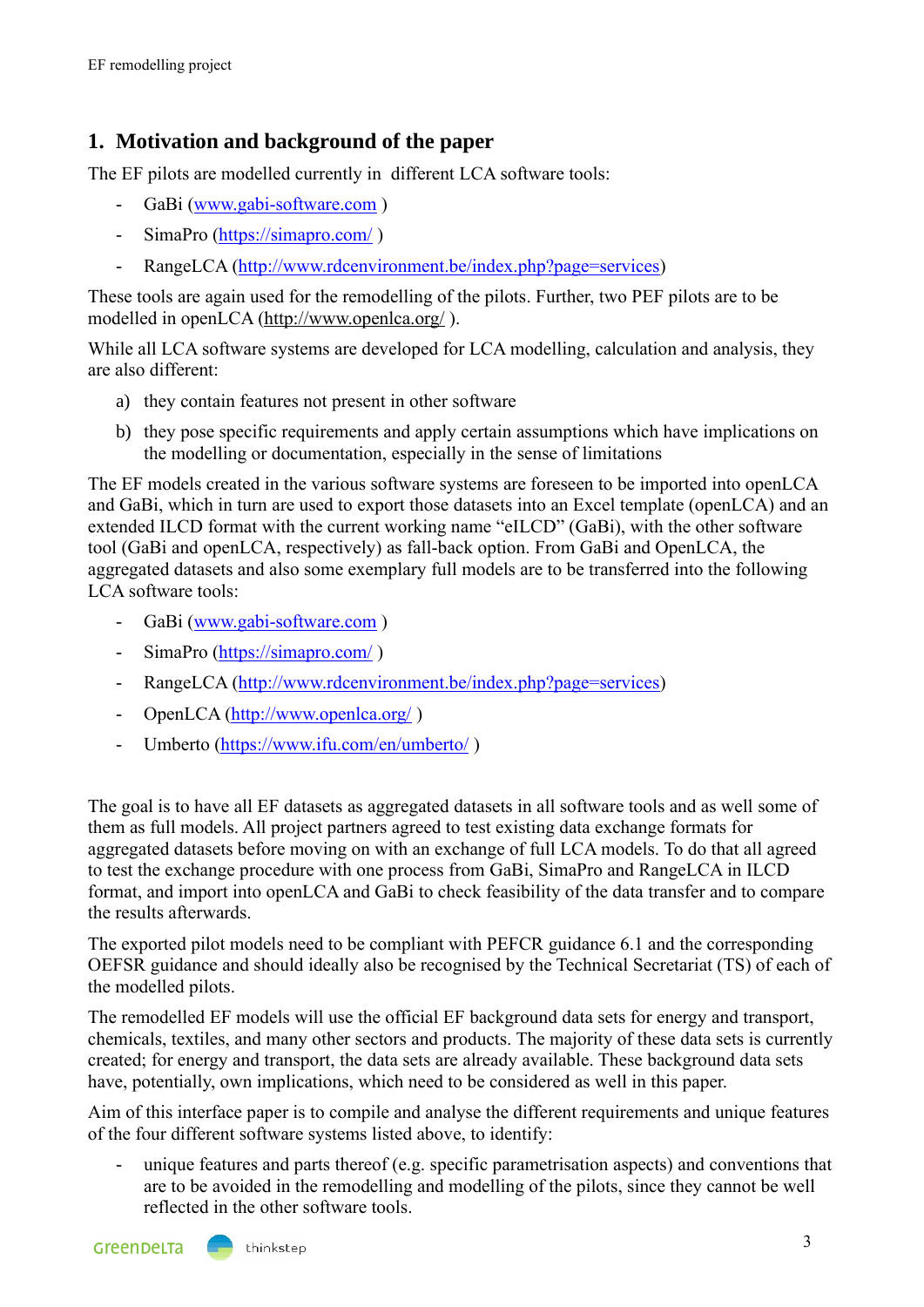assumptions in the software systems that need to be recognised and that are posing a potential limitation on data exchange and / or on meeting PEFCR/OEFSR requirements.

More specifically, the aim is to

- identify common features which are supported by all four software systems mentioned above, and which are promising to fulfil the PEFCR requirements and the TS expectations, and
- to indicate unique features which are to be avoided, and
- to identify requirements and limitations which are to be recognised.

For both unique features and requirements, workarounds are provided as far as possible.

This text is written in a dynamic project setting where several aspects are not fully clear yet which are likely to have an influence on the final decisions taken in the text. These currently not fully specified aspects include the following:

- the final PEFCR/OEFSR requirements are not clear yet
- the flow list, which is to be used is not clear yet
- details of the model exchange are not clear yet (need to actually exchange models and at which level - full models, simplified models, aggregated LCI data sets? not clear)
- the final "eILCD" format and a possibly modified ILCD folder structure format are not clear; and finally
- the Excel-based format is not clear as well

# <span id="page-3-0"></span>**2. Common Features of LCA Software Tools**

Understanding common and individual unique features in the different software tools help to derive a modelling guideline which aims to ease the exchange of models from one LCA software tool to another. This chapter aims to specify a "common ground", common features and properties of the exported models which are to be fulfilled, and can be fulfilled, by the different LCA software systems mentioned in the introduction. These are addressed in the following by "the LCA software tools" or "all LCA software tools".

All the aspects listed below are the authors' assumptions and should be double-checked by the software providers of the respective LCA software tools.

# <span id="page-3-1"></span>**2.1. Structure**

All LCA software tools can export process data sets with exchanges (i.e. flows included in processes), with parameters and a documentation.

# <span id="page-3-2"></span>**2.2. Processes:**

The LCA software tools have in common that it is possible to define processes

- with process documentation,
- with input and output flows,
- with flow amounts, possibly additionally defined by parameter values and formulas,
- with flow amounts specified with a flow property and a separate or combined unit (e.g. 1 MJ) LCV of flow X or 1 kg mass of flow Y).
- with documentation (meta data), more or less detailed and complete

In processes the following information shall be included: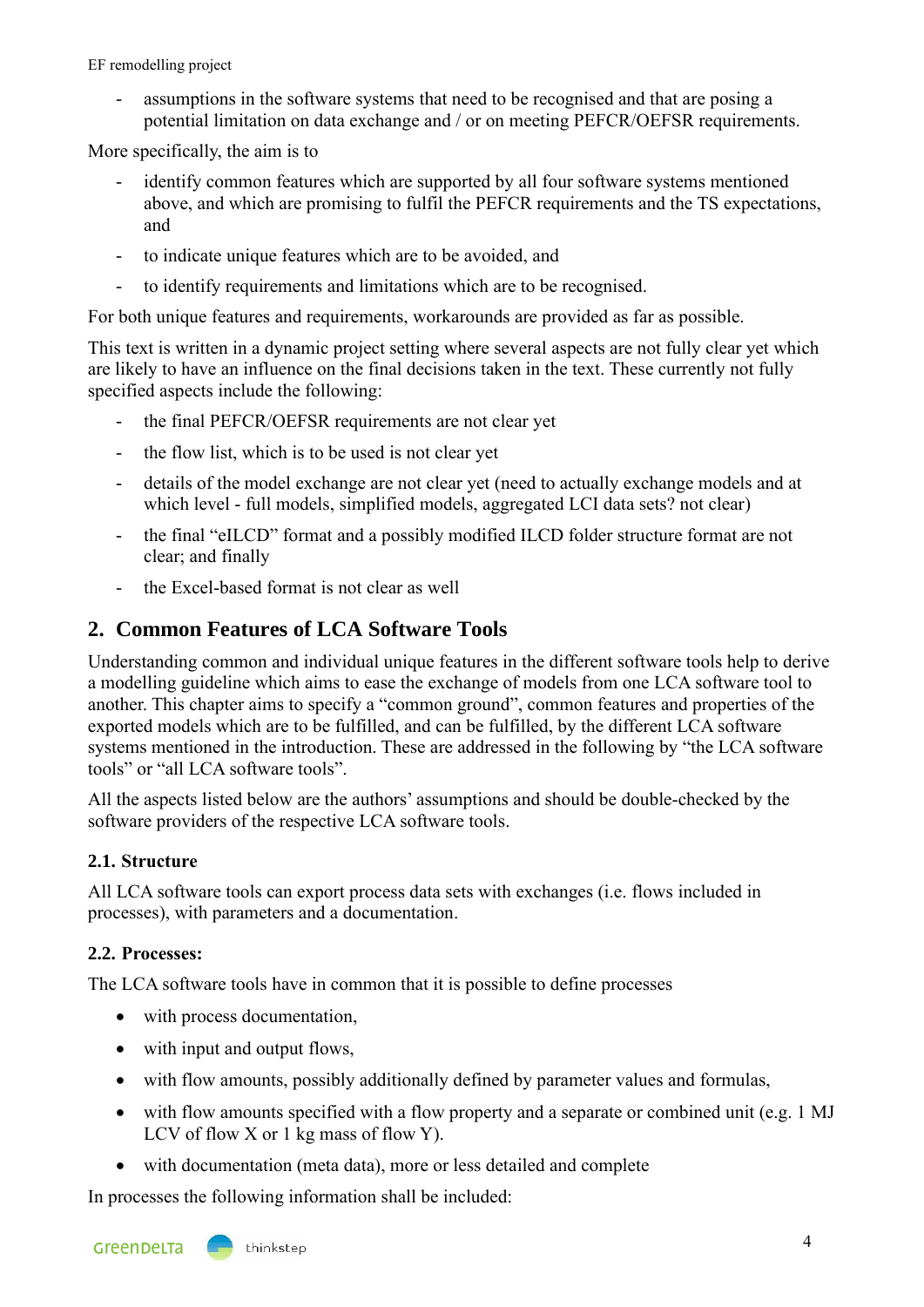- Default Allocation Method
- Allocation Factors
- Exchanges
- Location
- Parameters
- Process Type

#### <span id="page-4-0"></span>**2.3. Process data set documentation:**

Each process shall contain the documentation according to EF requirements and also be compatible to the ILCD format.

#### <span id="page-4-1"></span>**2.4. Exchanges and flows**

The LCA software tools have in common that they use flows, and flows linked to processes, which are called exchanges in ICLD format

• with flow properties like mass, energy, LCIA characterization factors.

Flows shall contain the following information:

- Flow Type: The type of the flow. Note that this type is more a descriptor of how the flow is handled in calculations.
- CAS: A CAS number of the flow
- Formula: A chemical formula of the flow.
- Flow Properties: The flow properties (quantities) in which amounts of the flow can be expressed together with conversion factors between these flow properties.
- Location: Normally the location of a flow is defined by the process location where the flow is an input or output. However, some data formats define a location as a property of a flow.

#### <span id="page-4-2"></span>**2.5. Parameters:**

Probably all LCA software tools have in common, that they are able to use parameters

- which can be used to define flow amounts in processes:
- which can use formulas
- which can reference other parameters (in formulas)

More specific proposal:

- The following syntax of equations in the parameter section is permissible:
	- o parameter names of up to 15 characters
	- o parameter names without spacers or special characters or mathematical operators (like + - \* /  $\frac{0}{2}$  ^& " etc.)
	- o formulas with standard mathematical operations like addition, subtraction, multiplication, division, exponential and root calculation, if-statements,
	- o references (in formulas) to other parameters but without cross-references (one process to another process, e.g.)
		- without circle references or divisions by zero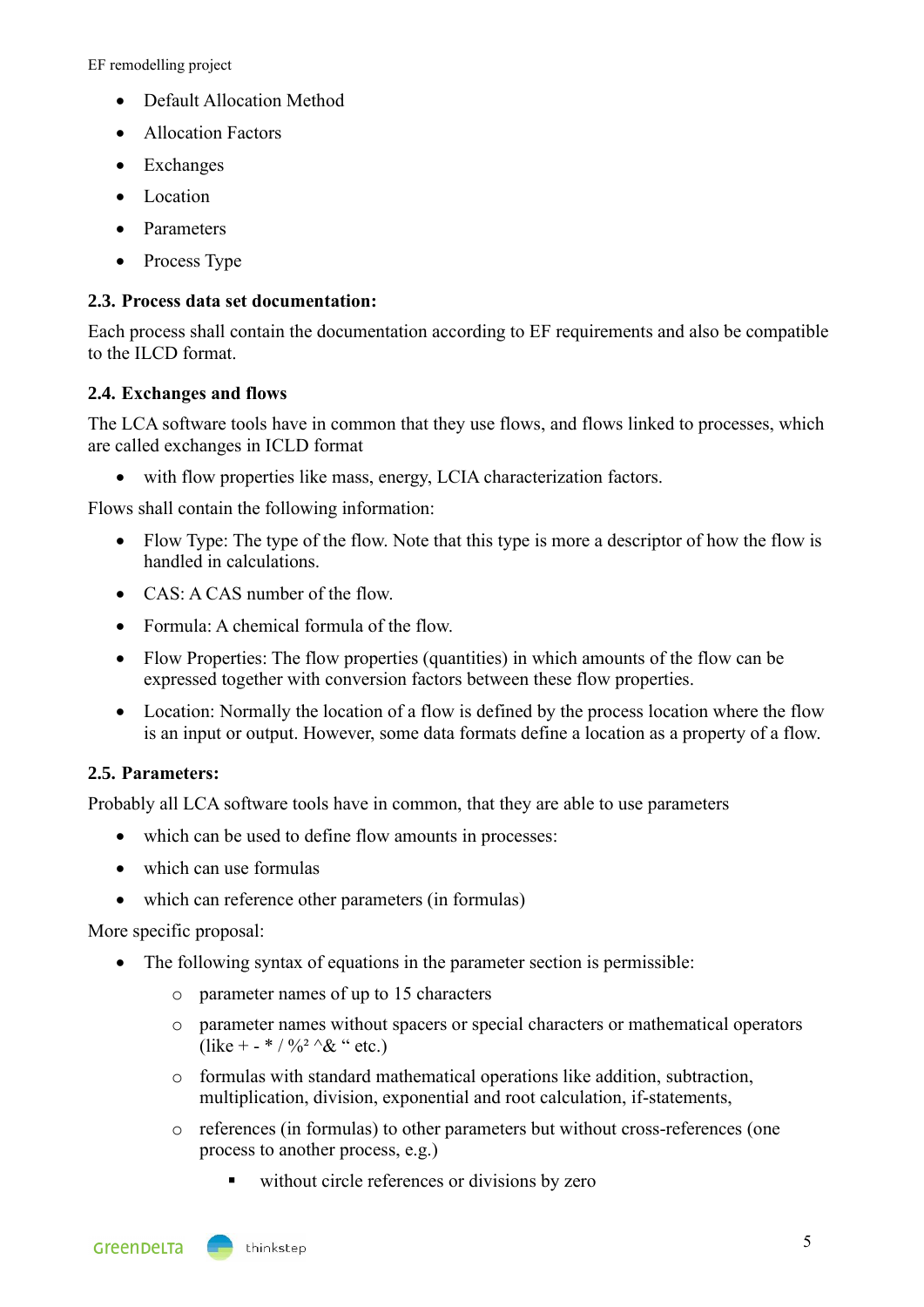#### <span id="page-5-0"></span>**2.6. Product system:**

Probably all LCA software tools have in common, that they can define an overall system:

• containing process chains or networks interlinked with flows.

## <span id="page-5-1"></span>**2.7. Documentation:**

Probably all LCA software tools have in common, that it is possible to document the overall system, in addition to the documentation of the individual processes:

• with a description of the system including system boundaries, system expansion, goal and scope, assumptions, data gaps etc.

## <span id="page-5-2"></span>**2.8. Nomenclature**

- elementary flows shall be fully mappable to the ILCD elementary flows (potentially splitting flows, e.g. an ammonium nitrate emission flow into ammonium and nitrate emission flows, or mixed ores into the elementary flows of the contained elements or minerals
- only flow properties of the ILCD reference data shall be used
- only units and unit groups of the ILCD reference data shall be used
- only locations of the ILCD reference data shall be used

# <span id="page-5-3"></span>**3. Specific features and properties of LCA software tools**

Probably all LCA software tools have their individual features, which are unique and not represented in other LCA software tools. Similar to the list of presumed commonalities in chapter [2,](#page-3-0) here the list of specific features and properties. The specific features are described in the following per LCA software and in each case, a recommendation on how to deal with the specific feature in the modelling is provided.

According to the "architecture" of the LCA model creation, implications in openLCA and GaBi have influence on the other two LCA software tools used for the modelling.

# <span id="page-5-4"></span>**3.1. GaBi**

#### <span id="page-5-5"></span>**3.1.1. Unique exchanges required**

For one process, an exchange must not appear more than once on input or output side.

- indication: If EF models contain the same flow several times on input or output side of the same process, they shall be changed and renamed

- responsibility: LCA modeller

#### <span id="page-5-6"></span>**3.1.2. LCA models, plans**

GaBi LCA models are called plans, which can be hierarchically organised. At present, they can be exchanged in a proprietary, non-text format only.

- indication: GaBi modellers will create one model (plan) per representative product, which contains one (sub)plan per life cycle stage. The name of the (sub)plan shall indicate the life cycle stage it represents (according to the guidance document 6.1). Furthermore only 4 hierarchical levels of subplans are permitted. Alternatively and/or additionally, modellers can use the grouping function to document the life cycle stage of the processes in the model. It shall be considered in the eILCD format, how to transport the information on life cycle stages or subsystems.

One special feature of the GaBi software are plan-parameters. Those hierarchical plan-parameters shall be forbidden to decrease the complexity necessary to exchange the models until an eILCD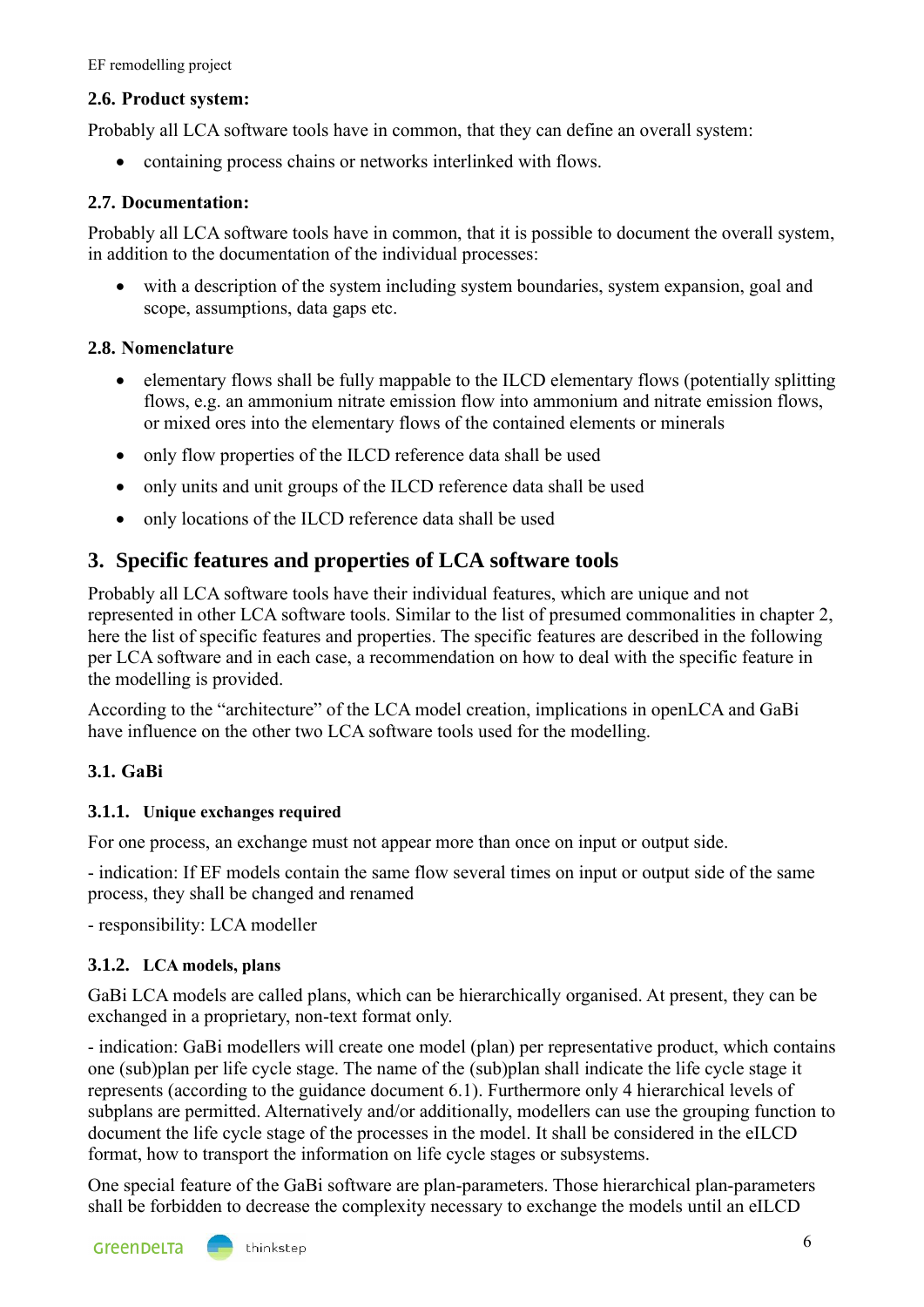format exists where plan-parameters might be addressed. Process parameters are allowed. Parameter values shall be documented in e.g. screenshots of the model settings as well to enable manual quality checks of the parameter values after the data transfer.

The delivery of multifunctional processes is forbidden, as for other tools. Allocation that was used must be documented, as well as substitution / system expansion. The process shall be saved and transferred with the parameter values valid after the allocation. Only the "already allocated process" is transferred, so that no adaption is necessary after the data transfer into another software.

# <span id="page-6-0"></span>**3.2. openLCA**

openLCA currently has three main limitations referred to the PEF pilots, for processes:

- quantitative references can only be on the output side of a process
- only product or waste flow types can be quantitative references, this is not possible for elementary flows
- waste flows cannot be modelled using the physical flow direction but the service direction.

While all these limitations can to some extent be worked around, they will be overcome in a new development by GreenDelta. Since openLCA is not one of the "original EF modelling tools" (which are GaBi, RangeLCA, SimaPro), this new version of openLCA can be used internally first at GreenDelta and does not need to be publicly available yet.

Further, openLCA does not contain product stages.

openLCA is used to export all models in Excel format. The workflow proposed is described in section [6.](#page-11-3)

## <span id="page-6-1"></span>**3.3. RangeLCA**

#### <span id="page-6-2"></span>**3.3.1. Life cycle stages in product systems**

RangeLCA models allow to create life cycle stages in product systems. A life cycle stage is defined by its "head" and all downstream processes linked directly or indirectly to this "head" process. (see picture below). All processes from a life cycle stage shall be linked by reference exchanges.



indication: LC stages will be addressed by modification of the name of the process, the

GreenDeLTa

thinkstep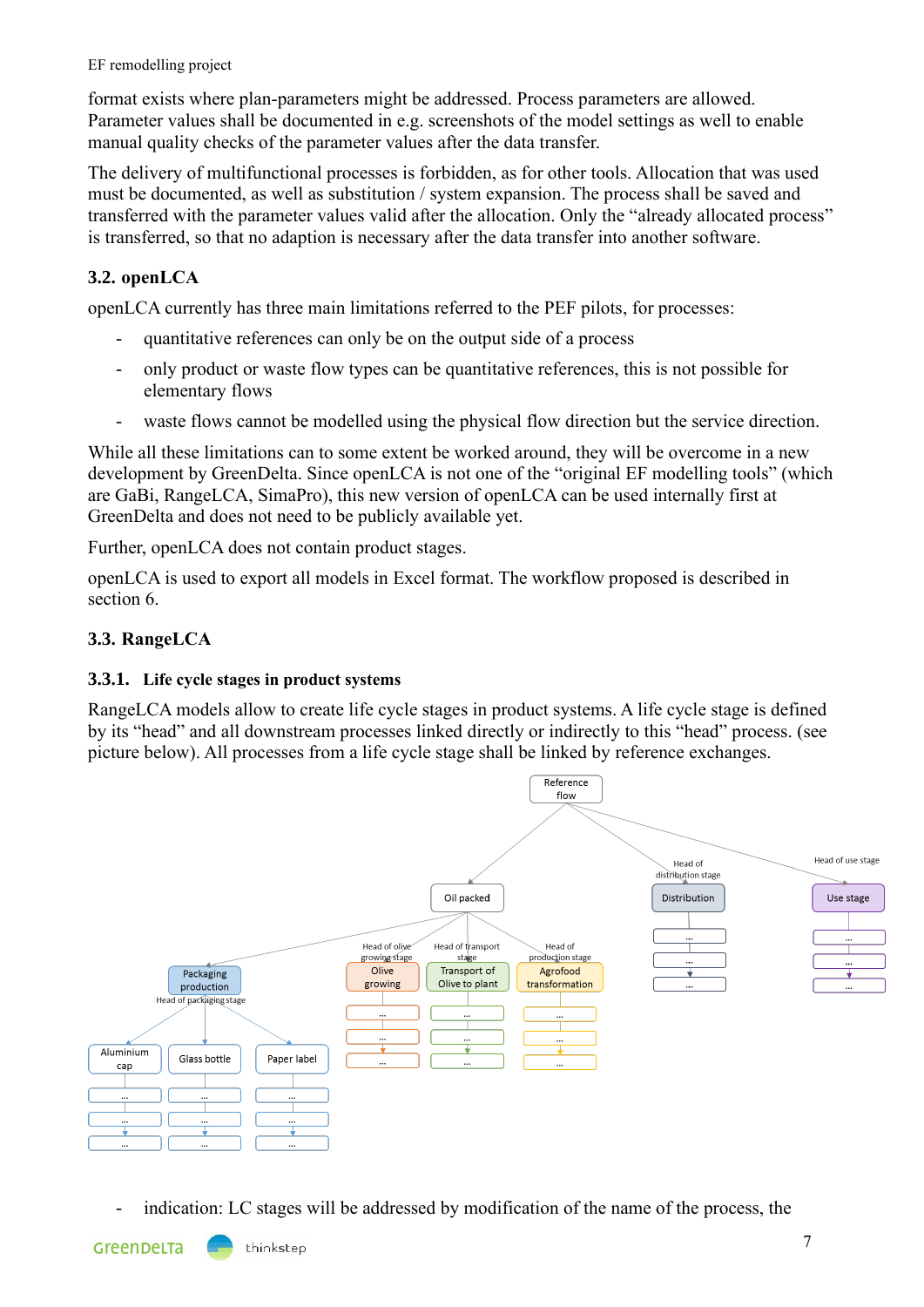name of the LC stage follows the PEFCR guidelines 6.1. The LC stage is added to the name of the process. The naming convention for processes and life cycle stages is further explained in chapter 4.1

#### <span id="page-7-0"></span>**3.3.2. Statistical distribution**

Possibility to enter statistical distribution as formula in exchange.

- Indication: avoid using statistical distribution for the remodelling of PEF models

#### <span id="page-7-1"></span>**3.3.3. Reference to other exchange**

Possibility to refer to a process exchange in another process exchange (exchange between process A and B is equal to exchange between process  $X$  and  $Y$ ).

Indication : avoid using reference to other exchange or convert to value when exporting in eILCD format

#### <span id="page-7-2"></span>**3.3.4. Parameters, scenarios**

Possibility to create different sets of parameters used in exchange formula, each of them being a "scenario"

- Indication: avoid using scenarios or ignore non-active scenarios when exporting in eILCD

#### <span id="page-7-3"></span>**3.3.5. No allocation rule parametrization**

Allocation rules are not parameters that can be changed but shall be selected when loading a specific database. The final modelling value will be stored and the allocation applied, if any, will be documented.

#### <span id="page-7-4"></span>**3.3.6. Links between processes**

<span id="page-7-5"></span>Links between processes are stored in the process, and available for an export.

#### **3.3.7. Exchange with openLCA**

For an exchange of models with openLCA, the existing ILCD extension format of openLCA will be investigated by RDC. The specification is shared by GreenDelta. The format already allows an exchange of models and is available in openLCA. Use of the format depends on timelines and effort, as fall back, the same approach as for the exchange with GaBi is used.

#### <span id="page-7-6"></span>**3.3.8. Exchange with GaBi**

<span id="page-7-7"></span>The exchange with GaBi follows the "interface workflow" described in section [6.](#page-11-3)

#### **3.3.9. Unique exchanges required**

For one process, an exchange must not appear more than once on input or output side.

<span id="page-7-8"></span>- indication: Avoid

#### **3.4. SimaPro**

#### <span id="page-7-9"></span>**3.4.1. Product stages in product systems**

- unique feature

- indication: product stages shall be avoided in product systems. Also waste scenarios (another unique feature of SimaPro) shall be avoided. Instead, process data sets shall be created.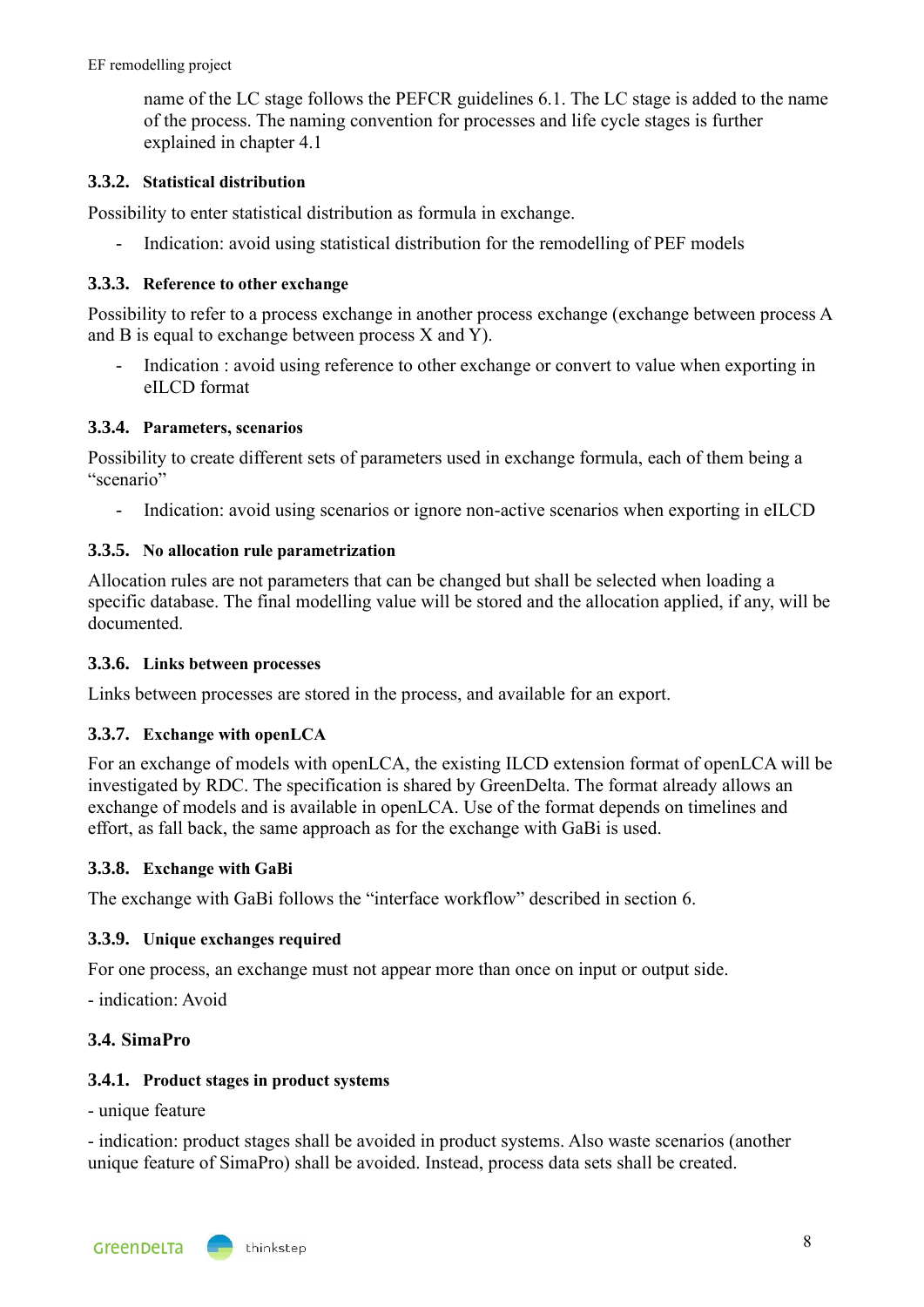#### <span id="page-8-0"></span>**3.4.2. No UUID in export available, processes link to exchanges by name**

- Pre indicated, that they are able to export flows with UUID's

#### <span id="page-8-1"></span>**3.4.3. Links from external excel sheets into the models**

SimaPro can save parameters with links to excel spreadsheets, and update the parameters in the model once the parameter in the Excel sheet is updated

- unique feature

- indication: This feature is not supported by the other LCA software tools. It shall be avoided by the modeller to use those links to Excel spreadsheets.

#### <span id="page-8-2"></span>**3.4.4. Allocation and system expansion**

Allocation and system expansion are both supported and, if applied, documented in the processes. This is further explained in chapter 4.2

# <span id="page-8-3"></span>**4. Modelling guidelines to ease model transfer from one software to another**

To be able to transfer LCA models (with all interlinked connections and values, formulas and parameter values, and others) from one LCA software tool to another, it is crucial to define commonalities of LCA models in different software systems (chapter [2\)](#page-3-0). To avoid that model information gets lost during the data transfer, it is also important to define potentially unique model information and software properties, which cannot be represented in all LCA software tools (chapter [3\)](#page-5-3).

In this chapter some modelling guidelines are defined to help modellers in various LCA software tools to focus on commonalities of all LCA software tools and to avoid using tool specific unique features.

#### <span id="page-8-4"></span>**4.1. Naming convention for processes and life cycle stages:**

To ease the data handling in the project, all consortium partners shall follow a naming convention for processes. The process names shall either directly carry the name of the life cycle stage (GaBi, RangeLCA), or it shall be possible to link the processes used in a product system model to a life cycle stage (SimaPro, openLCA). The linkage is possible if for each stage, one process is identified as main process (or, the process is newly created) and the other processes in the respective life cycle stage are linked to this main life cycle stage process, directly or indirectly via a supply chain. The name of the life cycle stage follows the PEFCR guidelines 6.1, as follows: PEFCR life cycle stage 6.1 [alternative life cycle stage name used in the pilot]

To avoid technical complications when handling data in Excel or .csv formats, characters like comma, semicolon, slash, backslash shall be avoided.

#### <span id="page-8-5"></span>**4.2. Modelling Processes:**

When defining processes, each process shall:

- have a name limited to 300 characters (incl. spacers)
- contain flows only on input and output side
- contain a defined amount for each flow independent of accumulation/storage/time
- contain flow amounts defined with ILCD flow properties and units (as kg mass, MJ upper calorific value, pieces, m² area etc.)
- not contain information on flow amounts, which are only defined outside of the model (e.g. having a reference to an Excel sheet instead of a number defined in the process. Of course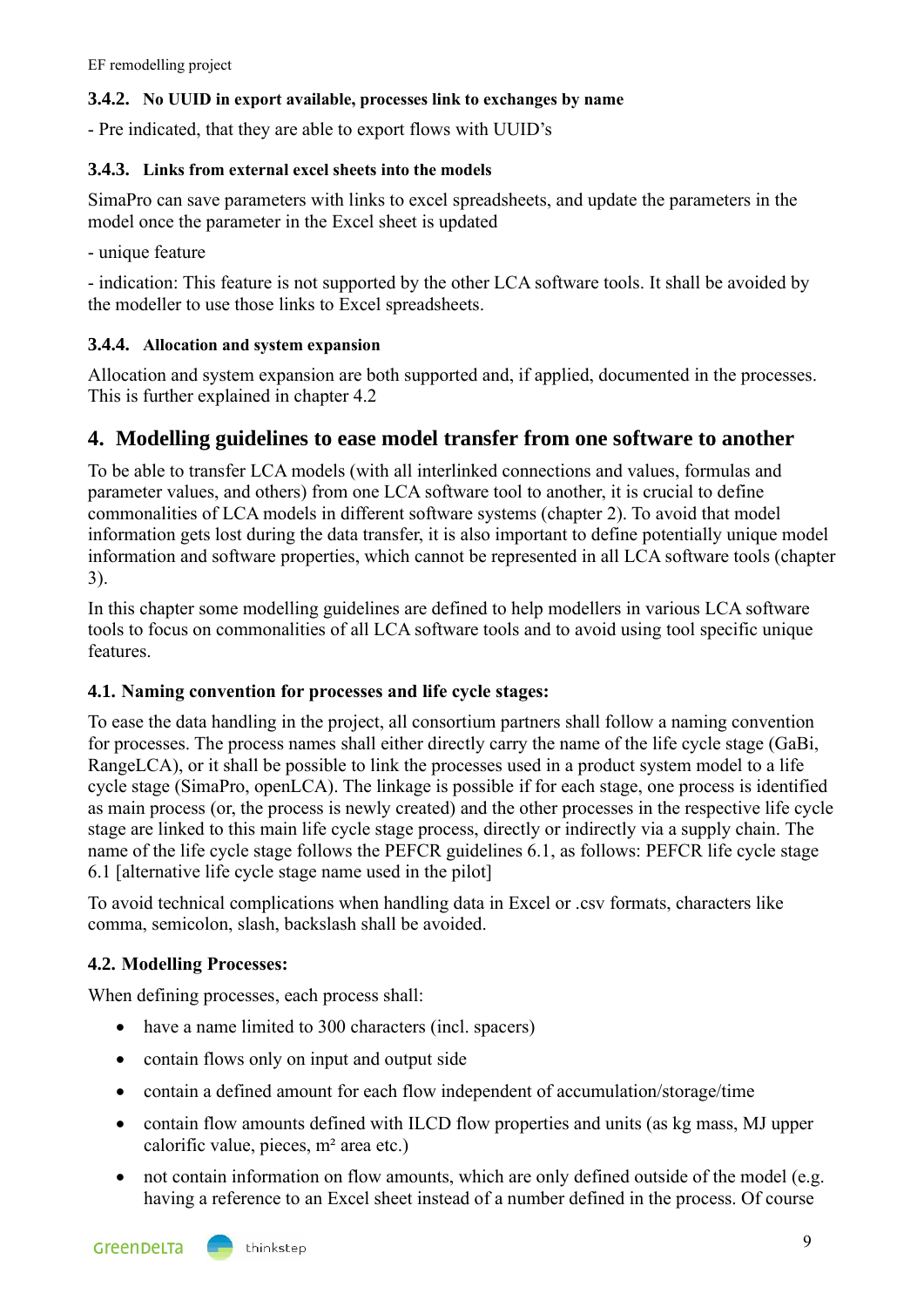interfaces to Excel or other software systems can be used to define the flow amount, but then the flow amount shall be saved in the process as a number as well.)

- contain the same flow only once per input and output side (e.g. NOT having the same electricity flow or resource flow multiple times on the input side)
- allocation should be avoided, if possible. Else it shall be documented in the foreground unit processes. The documentation must explain which by-products have been neglected and what is the considered main product. The allocation method and the allocation factor must be documented.
- multifunctional processes (a process with multiple product flows/functional units) is forbidden in all software tools in the scope of this projects. Allocation may be used to allocate the process inputs/outputs to one main product and to get rid of the by-productflows. The process shall be saved in its state after the allocation, with only one product flow/functional unit and with already applied allocation factors to the other flows and without by-product-flows. The goal of this restriction is not to forbid allocation (it can be done before the data transfer), but to allow an easy transfer of such a process into another software. It shall be possible to transfer all processes "as is", without the necessity to apply changes to it afterwards.

## <span id="page-9-0"></span>**4.3. Flows:**

• Used elementary flows shall be fully mappable and mapped to the ILCD elementary flows (potentially splitting flows, e.g. an ammonium nitrate emission flow into ammonium and nitrate emission flows, or mixed ores into the elementary flows of the contained elements or minerals). The pilot remodelers are responsible for using the ILCD flows or for mapping their flows to ILCD flows to provide exported datasets with ILCD flows. In case of an automatic flow mapping the software vendor is responsible for the mapping.

# <span id="page-9-1"></span>**4.4. Parameters:**

If parameters are used in the model:

- Avoid parameters which reference to other parameters outside of the model (e.g. global parameters, project parameters, parameters in other software or external databases etc.).
- Parameter relations from parameters used in a process to parameters outside of the model will get lost, when transferring the whole model from one LCA software tool to another. It is in the responsibility of the modeller to avoid this.
- If values of process parameters are dependent on other parameters outside of the process, the value of the parameter shall be documented or fixed, so that the value of the process parameters do not get lost or can be redefined in case the parameter relations are not transmitted during a data transfer from one LCA software tool to another.
- The following syntax of equations in the parameter section is permissible:
	- o parameter names of up to 15 characters
	- o parameter names without spacers or special characters or mathematical operators (like + - \* /  $\frac{0}{2}$  ^& " etc.)
	- o parameter names that do not begin with a digit (e.g. names like "2parameters")
	- o formulas with standard mathematical operations like addition, substraction, multiplication, division,
	- o references (in formulas) to other parameters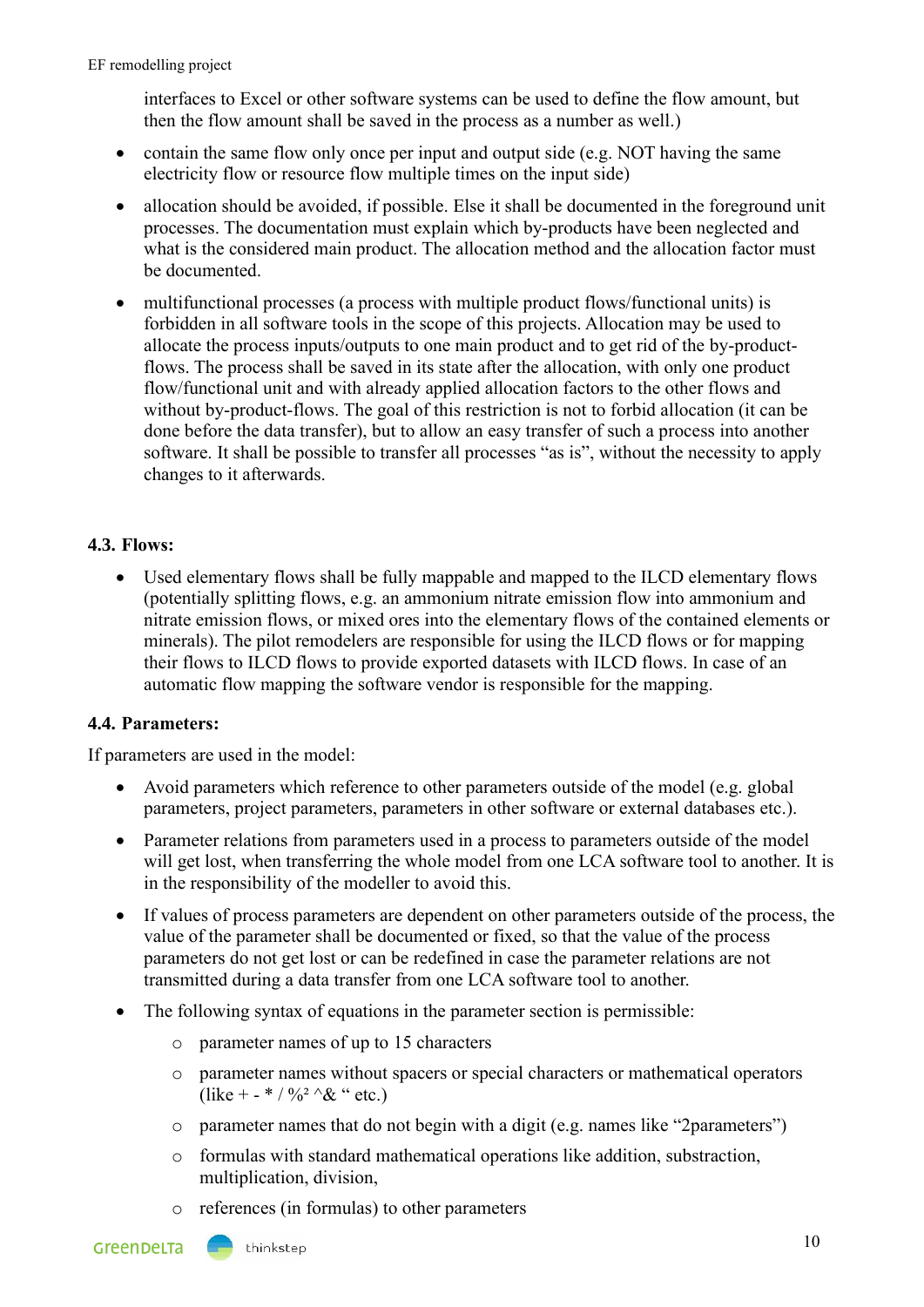without circle references or division by zero

# <span id="page-10-0"></span>**4.5. Life Cycle Stages**

The life cycle stages in an LCA model are an essential information, which needs to be transferred. The information on life cycle stages is implemented differently in all software tools. For GaBi, in the documentation of each unit process the life cycle stage shall be documented in the documentation field "model description", following the LC stages name used in the PEFCR guidelines 6.1. For SimaPro, openLCA and RangeLCA, the life cycle stages following the PEFCR guidelines 6.1 shall be created as processes, and the processes in each respective life cycle stage shall be linked to this life cycle stage process. A screenshot of the structure shall be provided to enable manual quality checks of the model after the transfer into another software. It must be possible to connect the life cycle stages with process name, as described in chapter [4.1](#page-8-4)

# <span id="page-10-1"></span>**4.6. System:**

Transferring very complex LCA models from one LCA software tool to another might be challenging. Because of this it might make sense to consider modelling only as complex as necessary.

- If in the scope of the remodelling tender models are to be transferred, the models shall be modelled with in a simplified way using only the described software features described in the interface paper.
- Scenario modelling (i.e. having one LCA model with several different scenario parameter constellations, where it is not clear, which parameter settings are the relevant ones) is to be avoided, since the scenario information might get lost during the data transfer or because not all LCA software tools might support scenario modelling.
- One model shall represent one product.
- If one model represents in different (scenario) variations several datasets, one copy of the model with unique settings shall be saved for each dataset.
- All numbers in a model shall be saved inside the model to be transferrable with the model. There shall be no references to external data sources (e.g. global parameters in other databases or references to external files etc.)
- In every system it shall be clear which process delivers the functional unit.
- The system shall be scaled to the functional unit.
- It shall be avoided to use grouping of processes or graphical elements as colors or pictures, if this is result relevant and results are changed when this information gets lost during data transfer.

#### <span id="page-10-2"></span>**4.7. Documentation:**

The whole system shall be documented not only according to EF requirements, but also in a way that it enables others to rebuild the model in case part of the model information got lost during transfer. This could be:

- goal and scope
- the functional unit and which process delivers the functional unit
- allocation and which processes use allocation and how the flow amounts inside those processes are affected by allocation
- information on system boundaries and system expansion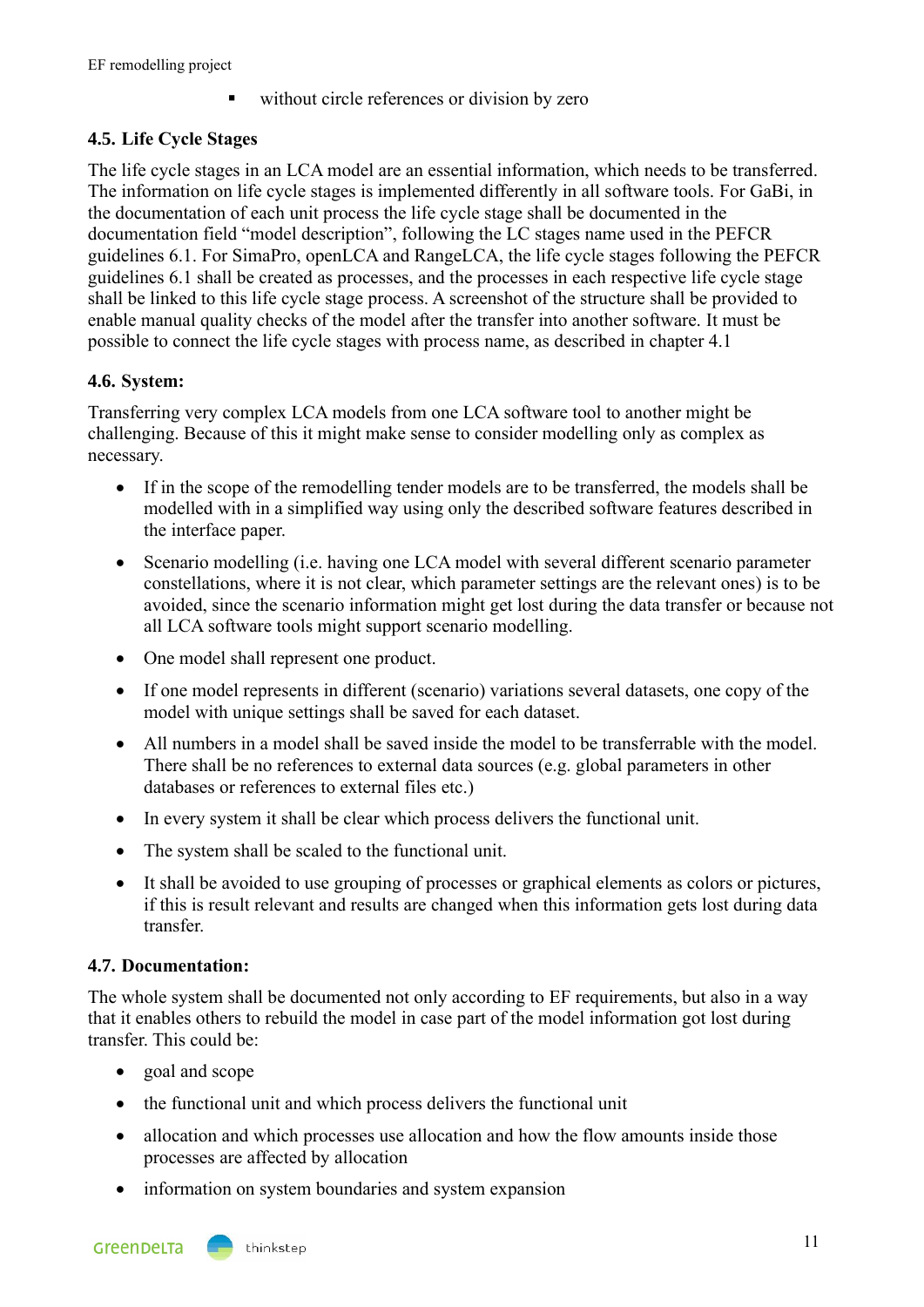• fixed parameter values throughout the system for all processes, independent of their references to formulas and other parameters.

The most practical approach to test the data transfer in the scope of this project is to deliver screenshots of the models, which allow to reconnect the process chains by hand, if necessary.

# <span id="page-11-0"></span>**5. The background data sets**

As mentioned in the introduction, most of the background data sets are currently created, therefore it is not possible to have a full overview of their properties.

In principle, the data sets are to be compliant with the EF rules, but they may deviate for two reasons:

- the data sets are referring to a different version of "EF compliance", as specified in the respective data tenders and thus are not fully consistent, while it is still to be evaluated in how far this would affect the data set exchange/use
- the data sets differ for other reasons, particularly due to some possible lack of fixing conventions that can mean different data set providers use their own, distinct conventions.

For the remodelled pilots, it is mandatory that the foreground system is compliant with the PEFCR version 6.1 and the corresponding OEFSR guidance and where possible in agreement with the respective TS; it is not, strictly speaking, required that the entire model including the background data sets is compliant. Background data sets will be used by the project "as is"; any noncompliances are outside the project's responsibility. If however, the data set causes issues in model transfer, this is to be solved.

# <span id="page-11-3"></span><span id="page-11-1"></span>**6. To fulfil the mandatory requirement, it could make sense to separate the foreground from the background system. Interface workflow**

After the modellers have remodelled their models with EF compliant datasets, the models need to be transferred into the openLCA and GaBi software, as prerequisite to achieve deliverables 1a and 1c. From openLCA the models are exported in an Excel format (task 1a), while from GaBi the models are exported in eILCD format (task 1c), to be imported again, at least for test purposes, into all other software tools in eILCD format (task 3).

For task 1a and 1c it is required, that the RP-models are provided by the modellers with a correct ILCD flow list, since only then they can be imported correctly, which is a prerequisite to export them again properly.

# <span id="page-11-2"></span>**6.1. Model transfer into openLCA and GaBi**

There are 2 options to achieve the data transfer from the origin software, where the first versions of the models were modelled, into openLCA and GaBi:

1. eILCD as "common interface format"

The eILCD format needs to be defined in the scope of the project. It would be beneficial for the data transfer if this format is available in all software tools already at the beginning of the project, since it allows the transfer of whole models. A data exchange with the eILCD format would prevent manual efforts for the data exchange or decrease it drastically. However, the eILCD format can only be used for the import into openLCA and GaBi, if all software vendors implement an eILCD export and if an eILCD import is available in openLCA and GaBi.

2. If no eILCD format is available for the data exchange, the models have to be brought into openLCA and GaBi with existing data exchange formats ("best of each software").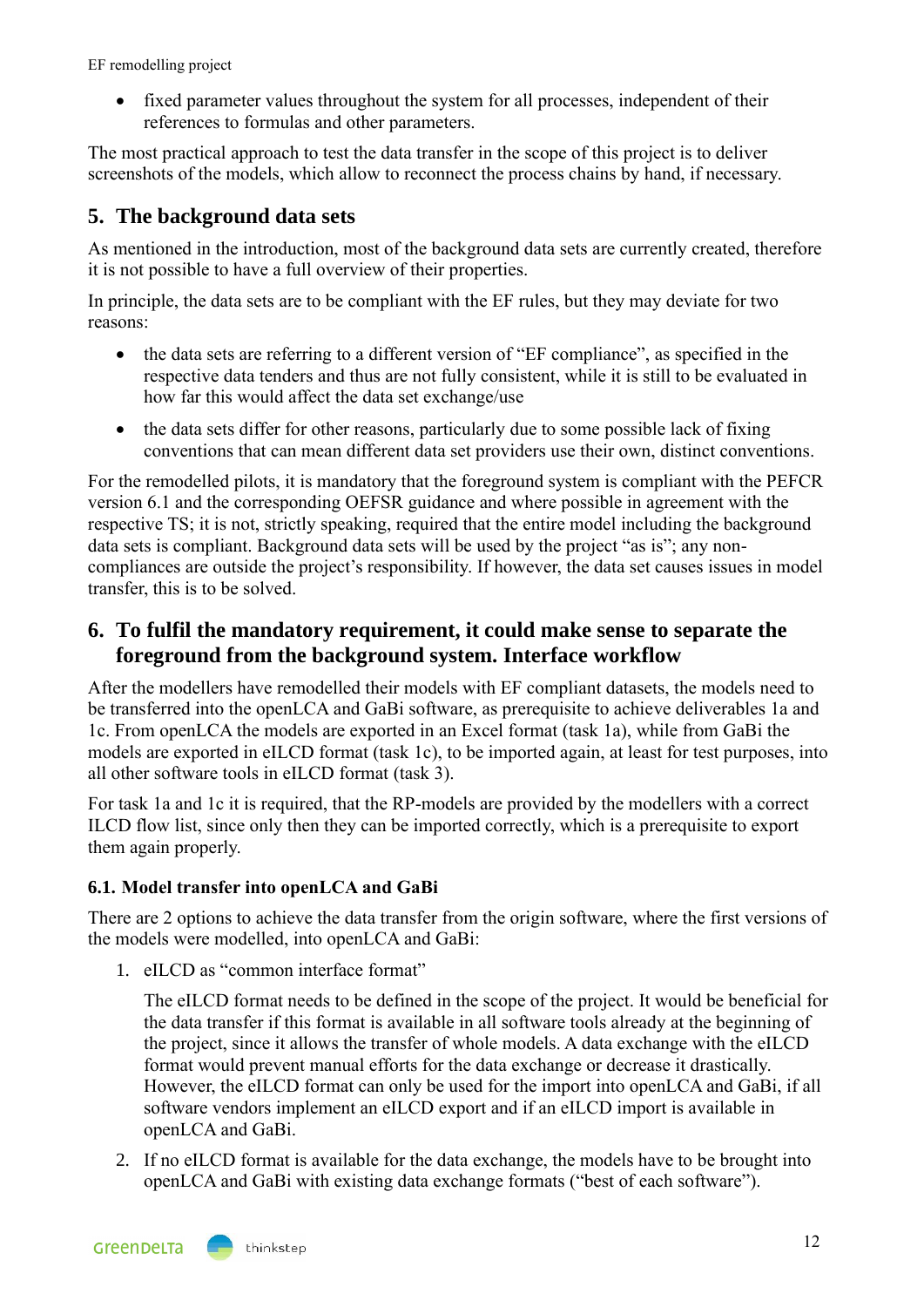Here, from each software, the format is used which exists already and which best meets the requirements specified in this text. According to the discussions so far, this would be:

| $To \setminus from$ | GaBi                     | RangeLCA | <b>SimaPro</b> |
|---------------------|--------------------------|----------|----------------|
| openLCA             | II CD*                   | $ILCD**$ | <b>CSV</b>     |
| GaBi                | $\overline{\phantom{a}}$ | $ILCD*$  | $\prod$ CD***  |

\* with additional information for process connection

\*\* probably an extended format that stores connections; otherwise original ILCD

\*\*\* according to PRé, export is only available for system processes; according to own tests, the export seems to work also for unit processes; if the public version of SimaPro allows only system process export, then a specific exporter will be provided by PRé, or the ILCD datasets will be provided by PRé, created by this exporter

Transferring a whole model in the original ILCD format is not possible. If the ILCD format is used, all processes of a model are transferred, but the connection between the processes gets lost. In this case, all process chains/the process network needs to be reconnected in openLCA and GaBi. In this case the remodellers have to be responsible for the quality and consistency of their models in openLCA and GaBi, also they are responsible to do the transfer of their models into the 2 software tools. GreenDelta and thinkstep will provide a free version of openLCA and GaBi to all modellers for the duration of this project to do that, if necessary. Additionally, thinkstep and GreenDelta will provide an EF compliant database with the background datasets to facilitate the modellers to import their models. The free license of GaBi will be available once the EF- database is available and the import tests have been concluded successfully. Then it is only necessary to transfer the foreground datasets into the GaBi and openLCA database and to reconnect it with the EF-datasets. GreenDelta and thinkstep will deliver technical support to the modellers to make the best use of the software and the existing import interfaces.

After the modellers have imported their models into openLCA and GaBi they hand over the openLCA database to GreenDelta and the GaBi database to thinkstep. Both GreenDelta and thinkstep can support the modellers with a quality check of the models during a handover meeting.

If it seems easier for the remodellers to do the remodelling in openLCA or GaBi from the beginning, they can also import their models into openLCA and GaBi before they start the remodelling. Then they exchange their background datasets with the EF compliant dataset in GaBi or openLCA after the transfer of the model.

For the remodelling the background datasets have to be substituted by EF compliant datasets. To do this the EF compliant background datasets need to be imported into each software tool first to enable the modellers to bring them into their models. To do that the following procedure is agreed upon:

# <span id="page-12-0"></span>**6.2. Import test**

- 1. Import one EF compliant dataset in ILCD format into each software to test the ILCD import. If no ILCD import interface is available, this needs to be done with a workaround, e.g. using a format converter or using openLCA.
- 2. Every software vendor calculates LCIA results according to the latest PEF recommendation of LCIA methods and exchanges the result in an Excel file with the other software vendors.
- 3. The LCIA results for the various dataset are compared. Differences need to be discussed.
- 4. If the import of the exemplary EF compliant dataset was successful (same LCIA results in all software tools), all other EF compliant datasets of the EC shall be imported via the ILCD